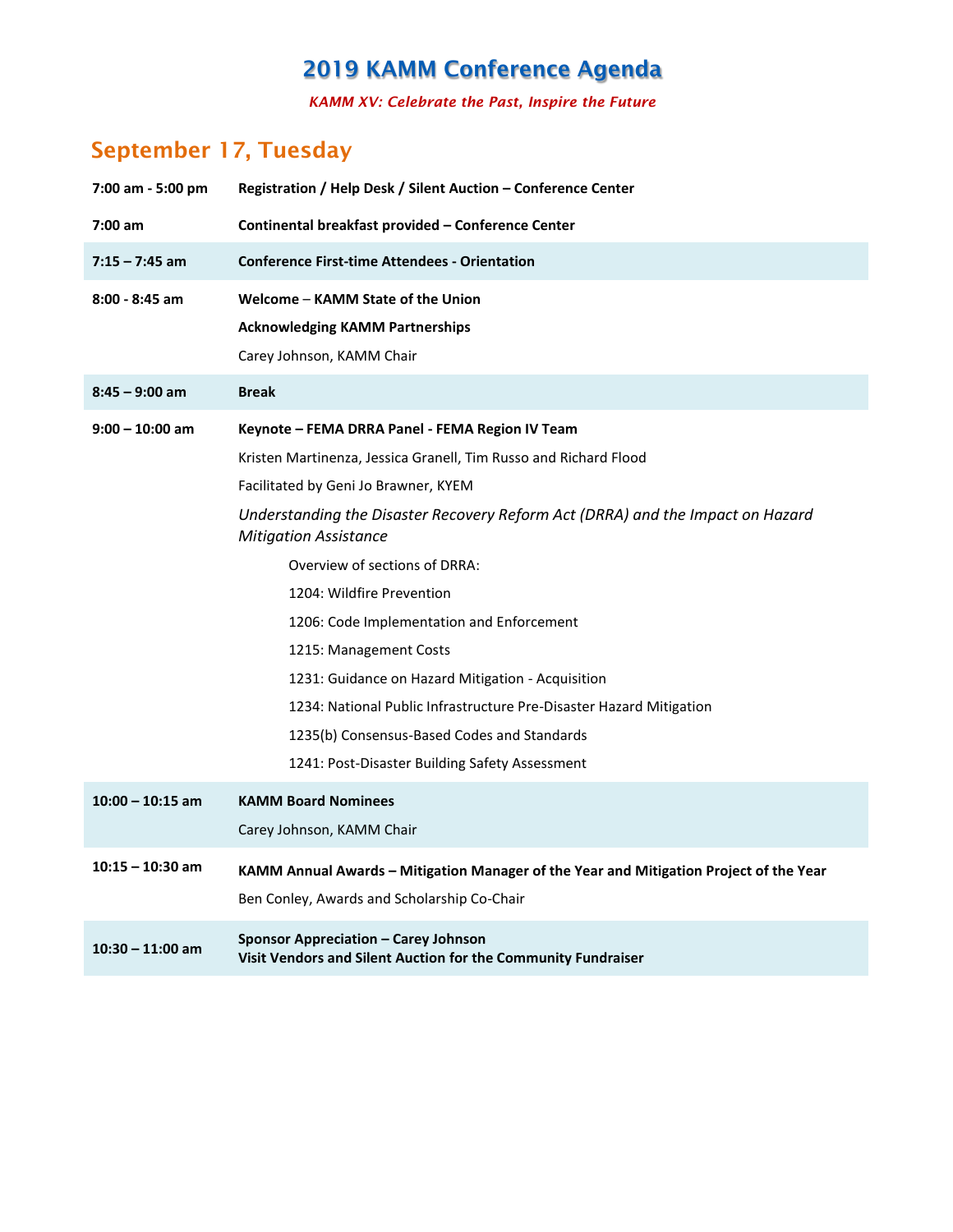|                                       | Track 1<br><b>Go With the Flow</b>                                               | <b>Track 2</b><br><b>Show Me the Money</b>                              | Track 3<br><b>Resources &amp; Tools</b>                                                  |
|---------------------------------------|----------------------------------------------------------------------------------|-------------------------------------------------------------------------|------------------------------------------------------------------------------------------|
|                                       | <b>Cumberland Room</b>                                                           | <b>Ohio Room</b>                                                        | <b>Tennessee Room</b>                                                                    |
|                                       | <b>50- Minute Concurrent</b>                                                     | <b>50- Minute Concurrent</b>                                            | <b>50- Minute Concurrent</b>                                                             |
| $11:00 - 11:50$ am                    | Beginner                                                                         | Beginner                                                                | Intermediate                                                                             |
|                                       | <b>USACE 101</b><br>Brandon Brummett and Dan<br>Vogler, US Army Corps of         | <b>Flood Mitigation Assistance</b><br>Grants<br>Esther White, UK Hazard | <b>Overview of FEMA Building</b><br>Sciences, The MAT, and<br><b>Available Resources</b> |
|                                       | <b>Engineers Louisville District</b>                                             | <b>Mitigation Grant Program</b>                                         | John "Bud" Plisich, FEMA<br>Region IV                                                    |
| Lunch<br>$11:50$ am- $1:00$           | <b>KAMM Lunch at your Leisure</b>                                                |                                                                         |                                                                                          |
| pm                                    | Windows on the Water Restaurant in the Lodge                                     |                                                                         |                                                                                          |
|                                       | <b>50- Minute Concurrent</b>                                                     | <b>50- Minute Concurrent</b>                                            | <b>50- Minute Concurrent</b>                                                             |
|                                       | Intermediate                                                                     | Intermediate                                                            | Intermediate                                                                             |
| $1:00 - 1:50$ pm                      | <b>Falmouth, KY - Rising Above</b><br>the Floods                                 | <b>Grant Opportunities &amp; What</b><br>Your ADD Can Do for You        | <b>Taming the Rivers: The Untold</b><br><b>Story of the Mississippi River</b>            |
|                                       | Brian Thompson, Property<br>Acquisition Administrator for<br>SD1 and Mike Moore, | Kristie Dodge, Buffalo Trace<br>Area Development District               | <b>Basin Model</b><br>Scott Lange, L&R Engineers                                         |
|                                       | Pendleton County EM Director                                                     |                                                                         |                                                                                          |
| $1:50 - 2:00$ pm                      | <b>Break</b>                                                                     |                                                                         |                                                                                          |
|                                       | <b>Track 1</b><br><b>Go With the Flow</b>                                        | <b>Track 2</b><br><b>Show Me Insurance and</b><br><b>Regulations</b>    | <b>Track 3</b><br><b>Map Resources &amp; Mitigation Tools</b>                            |
|                                       | <b>30- Minute Concurrent</b>                                                     | <b>30- Minute Concurrent</b>                                            | <b>30- Minute Concurrent</b>                                                             |
| $2:00 - 2:30$ pm                      | Intermediate                                                                     | Intermediate                                                            | Beginner                                                                                 |
|                                       | <b>Harpeth River Bank</b><br><b>Stabilization for Infrastructure</b>             | <b>An Overview of Flood</b><br><b>Insurance in Kentucky</b>             | Part 1 Why use GIS in<br><b>FEMA's National Flood</b>                                    |
| Go to different                       | Protection                                                                       | Alex VanPelt, Kentucky<br>Division of Water                             | <b>Insurance Program's</b><br><b>Community Rating System?</b>                            |
| concurrent in 5-<br>minute transition | Jeffrey B. Shaver, Civil &<br>Environmental Consultants,<br>Inc.                 |                                                                         | Christina Groves, ISO                                                                    |
|                                       | <b>30- Minute Concurrent</b>                                                     | <b>30- Minute Concurrent</b>                                            | <b>30- Minute Concurrent</b>                                                             |
| $2:35 - 3:05$ pm                      | Intermediate                                                                     | Beginner                                                                | Beginner                                                                                 |
|                                       | 2D Hydraulic Modeling,                                                           | <b>Blue Moon: Kentucky's</b>                                            | Part 2                                                                                   |
|                                       | <b>Steering Stream Restoration</b><br><b>Design</b>                              | <b>Contribution to the FEMA</b><br><b>Moonshots</b>                     |                                                                                          |
|                                       | Matt Gramza, Civil &<br>Environmental Consultants,<br>Inc.                       | Carey Johnson, Kentucky<br>Division of Water and Mike<br>Taylor, AECOM  | Christina Groves, ISO                                                                    |
| $3:05 - 3:15$ pm                      | <b>Break</b>                                                                     |                                                                         |                                                                                          |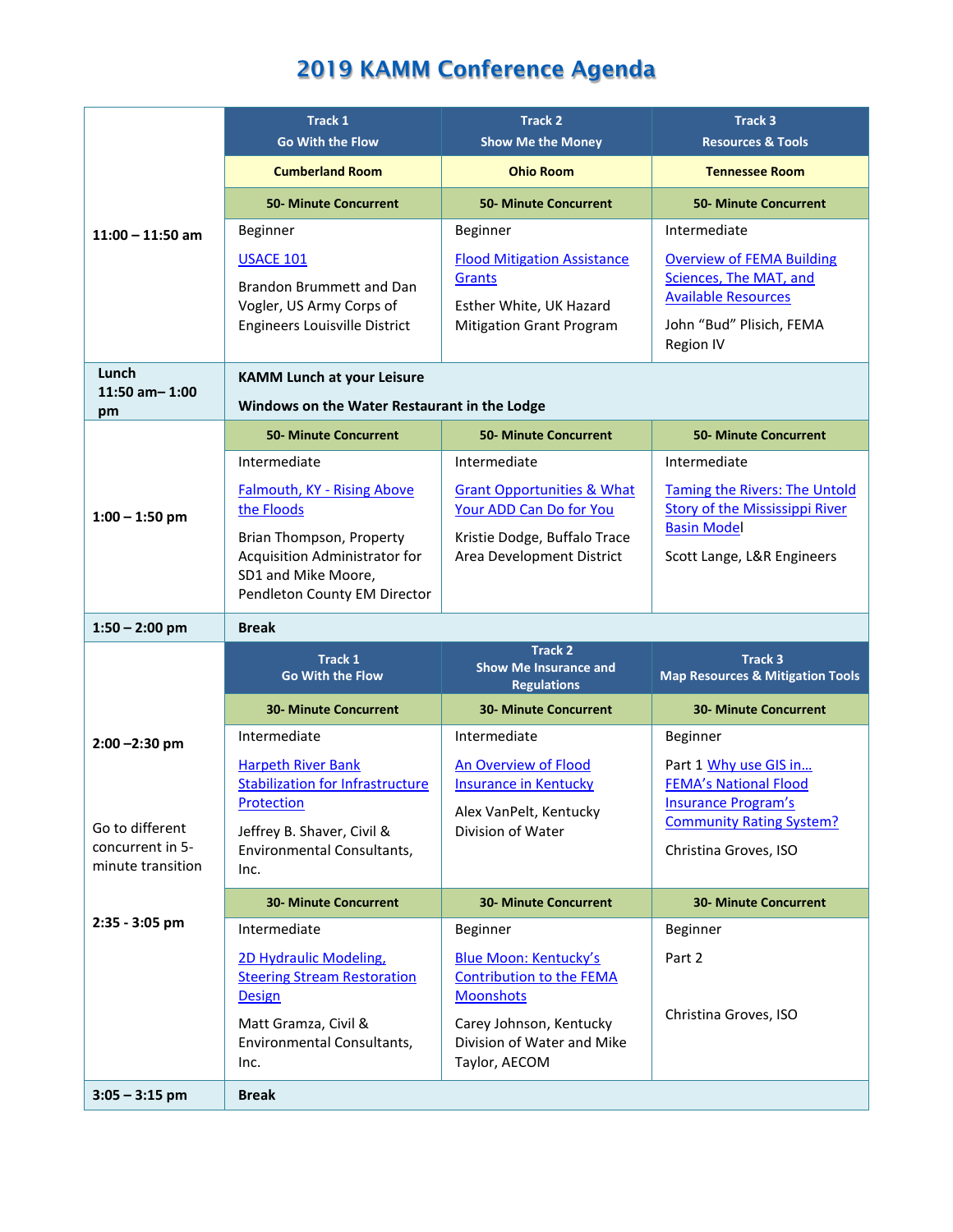|                        | <b>50-Minute Concurrent</b>                                                                                                   | <b>50-Minute Concurrent</b>                                                                           | <b>50-Minute Concurrent</b>                                                                                                                                                   |  |
|------------------------|-------------------------------------------------------------------------------------------------------------------------------|-------------------------------------------------------------------------------------------------------|-------------------------------------------------------------------------------------------------------------------------------------------------------------------------------|--|
| $3:15 - 4:05$ pm       | Intermediate                                                                                                                  | Intermediate                                                                                          | Intermediate                                                                                                                                                                  |  |
|                        | <b>Happy Valley Flood Mitigation</b><br><b>Crosses the Finish Line - Now</b><br>What?                                         | Why Comply? The How-Tos<br>of Floodplain Compliance<br>Alex VanPelt, Kentucky<br>Division of Water    | <b>When Disaster Strikes: The</b><br><b>Floodplain Manager as part of</b><br>the Damage Assessment Team                                                                       |  |
|                        | Toby Spalding, City of Radcliff;<br>and Neal Crawford and Justin<br>Barnes, Qk4                                               |                                                                                                       | Bobby Carpenter, KYEM and<br>Jason York, Bath County                                                                                                                          |  |
| $4:05 - 4:15$ pm       | <b>Break</b>                                                                                                                  |                                                                                                       |                                                                                                                                                                               |  |
|                        | <b>30- Minute Concurrent</b>                                                                                                  | <b>30- Minute Concurrent</b>                                                                          | <b>30- Minute Concurrent</b>                                                                                                                                                  |  |
| $4:15 - 4:45$ pm       | Intermediate<br><b>Flood Inundation Study for</b><br><b>Silver Grove, Kentucky</b><br>Justin Boldt, U.S. Geological<br>Survey | Intermediate<br>401 Water Quality<br>Certification<br>Samantha Vogeler, Kentucky<br>Division of Water | Beginner<br><b>Creating Resilient and</b><br><b>Sustainable Communities</b><br>William "Drew" Parker and<br>Kamilah Carter, U.S.<br><b>Environmental Protection</b><br>Agency |  |
| By 5:00 pm             | Last Chance to Nominate a Regional Representative for Regions II and IV                                                       |                                                                                                       |                                                                                                                                                                               |  |
| <b>At Your Leisure</b> | <b>KAMM Dinner</b><br>Windows on the Water Restaurant in the Lodge                                                            |                                                                                                       |                                                                                                                                                                               |  |
|                        | Networking at the Beach - Sponsored by AECOM and Stantec                                                                      |                                                                                                       |                                                                                                                                                                               |  |
|                        | <b>Music by Alonzo Pennington 9-Piece Band</b>                                                                                |                                                                                                       |                                                                                                                                                                               |  |
| $6:00 - 10:00$ pm      | <b>Beach and Yard Games Galore!</b>                                                                                           |                                                                                                       |                                                                                                                                                                               |  |
|                        | <b>Bring Your Beach Chair!</b>                                                                                                |                                                                                                       |                                                                                                                                                                               |  |
|                        | Transportation Provided to and from the Beach - Vans Begin at 5:30 pm                                                         |                                                                                                       |                                                                                                                                                                               |  |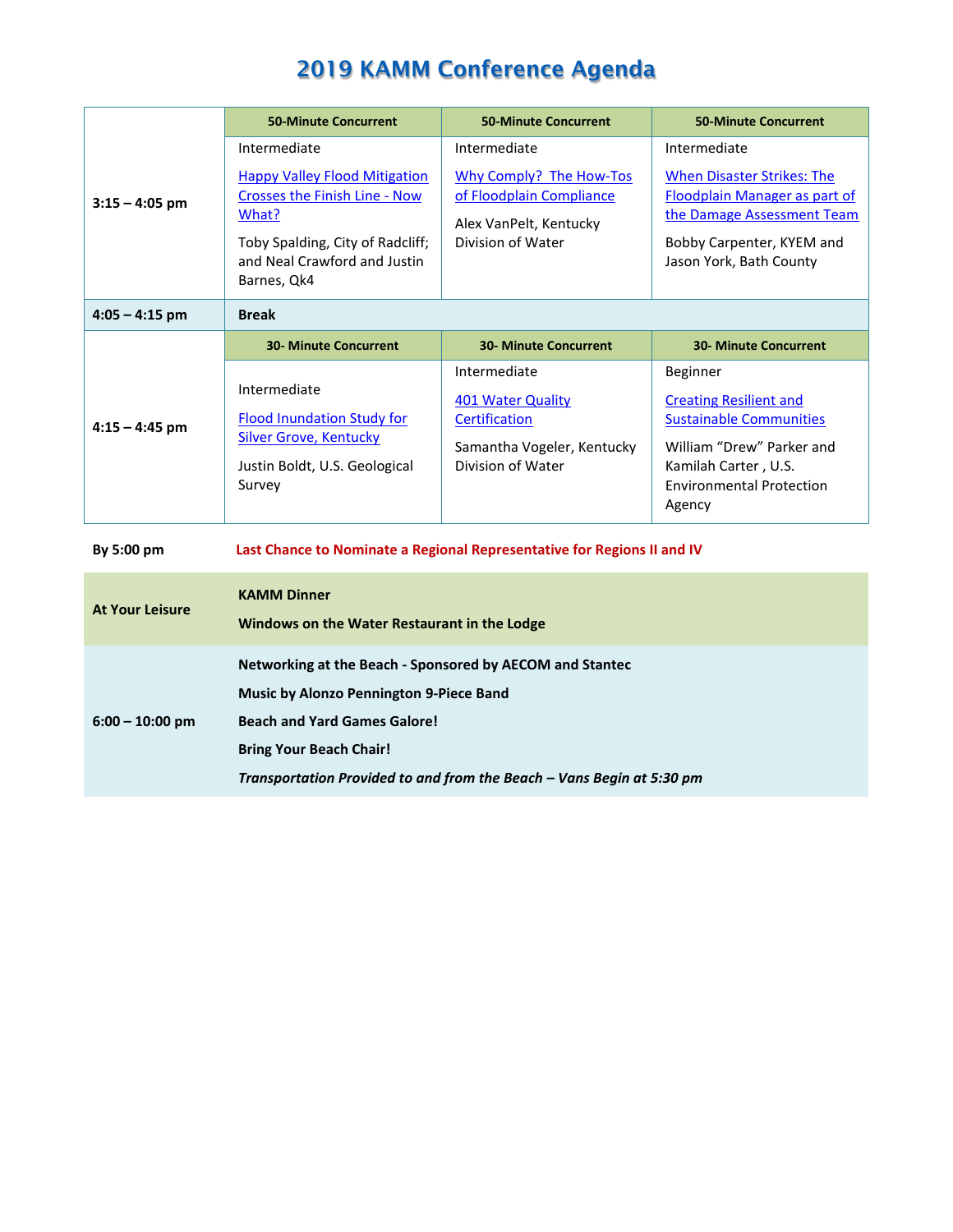### **September 18, Wednesday**

| 7:00 am - 5:00 pm                     | Registration / Help Desk / Silent Auction - Conference Center                                                                        |                                                                                         |                                                               |  |
|---------------------------------------|--------------------------------------------------------------------------------------------------------------------------------------|-----------------------------------------------------------------------------------------|---------------------------------------------------------------|--|
| $7:00 - 7:45$ am                      | KAMM Regional Full Breakfast - Sponsored by ER Assist - Disaster Grant Services                                                      |                                                                                         |                                                               |  |
| $7:15 - 7:45$ am                      | <b>KAMM Regional Breakfast Meeting in Conference Center</b>                                                                          |                                                                                         |                                                               |  |
|                                       | - Join Your KAMM Regional Table                                                                                                      |                                                                                         |                                                               |  |
|                                       | KAMM Regional Agenda Links - Region I, Region II, Region III and Region IV                                                           |                                                                                         |                                                               |  |
|                                       | Regional Representative Elections in Regions II and IV                                                                               |                                                                                         |                                                               |  |
| $7:30$ am                             | <b>Continental Breakfast provided</b>                                                                                                |                                                                                         |                                                               |  |
| $8:00 - 8:05$ am                      | Welcome - Pamela Moore, KAMM Executive Director                                                                                      |                                                                                         |                                                               |  |
| $8:05 - 9:00$ am                      | Plenary - Kentucky Silver Jackets Briefing by<br><b>EPA</b><br><b>Partner Agencies</b>                                               |                                                                                         |                                                               |  |
|                                       | Facilitated by Carey Johnson                                                                                                         | <b>TVA</b>                                                                              |                                                               |  |
|                                       | <b>USACE</b>                                                                                                                         | <b>KYEM</b><br>Kentucky DOW                                                             |                                                               |  |
|                                       | <b>FEMA</b>                                                                                                                          | <b>KGS</b>                                                                              |                                                               |  |
|                                       | <b>USGS</b>                                                                                                                          | <b>KYTC</b>                                                                             |                                                               |  |
|                                       | <b>NWS</b><br><b>NRCS</b>                                                                                                            | <b>DLG</b>                                                                              |                                                               |  |
|                                       |                                                                                                                                      | <b>KAMM</b>                                                                             |                                                               |  |
| $9:00 - 9:40$ am                      |                                                                                                                                      | KAMM Collaboration and Networking - visit Agency and Vendor Exhibits and Silent Auction |                                                               |  |
|                                       | <b>Track 1</b><br><b>Track 2</b><br>Track 3<br>Go With the Dam Flow &<br><b>Mitigation Potpourri</b><br><b>Resources &amp; Tools</b> |                                                                                         |                                                               |  |
|                                       | <b>MS4 Groove</b>                                                                                                                    |                                                                                         |                                                               |  |
|                                       | <b>Cumberland Room</b>                                                                                                               | <b>Ohio Room</b>                                                                        | <b>Tennessee Room</b>                                         |  |
|                                       | <b>30- Minute Concurrent</b>                                                                                                         | <b>30- Minute Concurrent</b>                                                            | <b>30- Minute Concurrent</b>                                  |  |
| $9:45 - 10:15$ am                     | Intermediate                                                                                                                         | Intermediate                                                                            | Beginner                                                      |  |
|                                       | <b>Overview of the Kentucky</b>                                                                                                      | <b>Bridging Kentucky:</b>                                                               | A Comparison of River Flooding                                |  |
|                                       | Dam Safety Program                                                                                                                   | <b>Innovative Approaches to</b>                                                         | on the Ohio River at McAlpine                                 |  |
|                                       | Glen Alexander, Kentucky                                                                                                             | <b>Drive Safety Improvements</b><br>for Over 1,000 Bridges                              | <b>Upper During Two Months in</b><br>2018 with Record Setting |  |
| Go to different                       | Division of Water                                                                                                                    | <b>Throughout the</b>                                                                   | Rainfall                                                      |  |
| concurrent in 5-<br>minute transition |                                                                                                                                      | Commonwealth                                                                            | Andrea Schoettmer, National                                   |  |
|                                       |                                                                                                                                      | Marshall Carrier, Kentucky<br><b>Transportation Cabinet</b>                             | <b>Weather Service</b>                                        |  |
|                                       | <b>30- Minute Concurrent</b>                                                                                                         | <b>30- Minute Concurrent</b>                                                            | <b>30- Minute Concurrent</b>                                  |  |
| $10:20 - 10:50$ am                    | Intermediate                                                                                                                         |                                                                                         | Intermediate                                                  |  |
|                                       | After the Storm - Corps 404                                                                                                          | <b>Education and Professional</b><br><b>Development Committee</b>                       | <b>Visualizing Surface and</b>                                |  |
|                                       | <b>Permitting</b>                                                                                                                    | <b>Meeting</b>                                                                          | <b>Stormwater Network Flow via</b>                            |  |
|                                       | Todd Hagman, U.S. Army                                                                                                               | Alex VanPelt and Katherine                                                              | <b>Web Application</b>                                        |  |
|                                       | Corps of Engineers, Louisville<br>District                                                                                           | Osborne, Co-Chairs<br>Mike Greene, KAMM Board                                           | Garrett Boucher, Wood.                                        |  |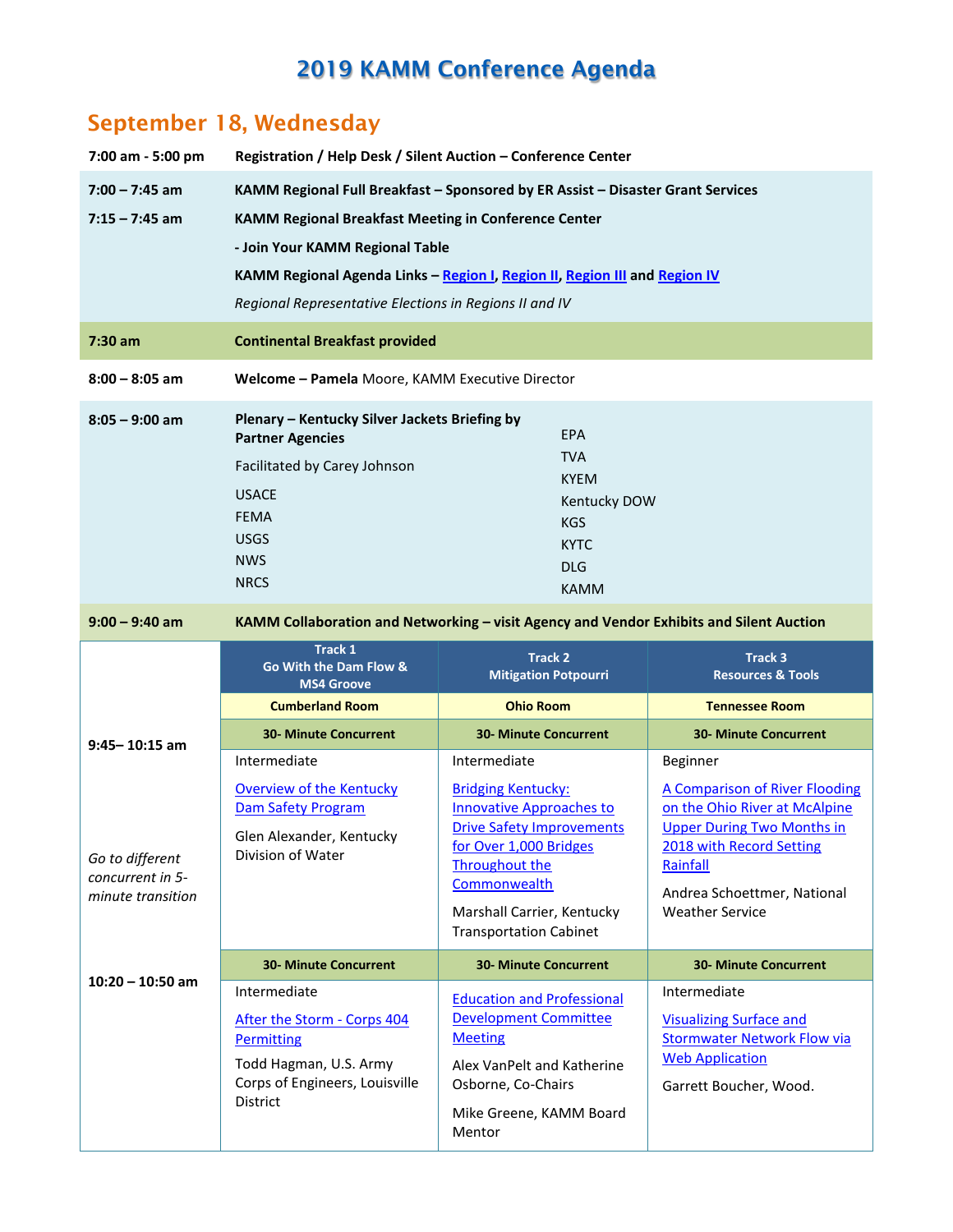### **September 18, Wednesday**

| $10:50 - 11:00$ am          | <b>Break</b>                                                                                                                 |                                                                                                                           |                                                                                                                          |
|-----------------------------|------------------------------------------------------------------------------------------------------------------------------|---------------------------------------------------------------------------------------------------------------------------|--------------------------------------------------------------------------------------------------------------------------|
|                             | <b>30- Minute Concurrent</b>                                                                                                 | <b>30- Minute Concurrent</b>                                                                                              | <b>30- Minute Concurrent</b>                                                                                             |
| $11:00 - 11:30$ pm          | Intermediate<br>A Use of Green Infrastructure<br>to Provide Flood Control<br>Ivan Valentic and Zach<br>Dettlinger, GPD Group | <b>Mitigation Committee</b><br>Meeting<br>Sarah Taylor and Josh<br>Human, Co-Chairs<br>Esther White, KAMM Board<br>Mentor | Beginner<br><b>Flood Risk Products: Overview</b><br>and Applications<br>Michael Taylor and Zachariah<br>Cohoon, AECOM    |
| $11:30$ am $-$<br>$1:00$ pm | <b>KAMM Lunch at your Leisure</b><br>Windows on the Water Restaurant in the Lodge                                            |                                                                                                                           |                                                                                                                          |
|                             | <b>50- Minute Concurrent</b>                                                                                                 | <b>50- Minute Concurrent</b>                                                                                              | <b>50- Minute Concurrent</b>                                                                                             |
|                             | Intermediate                                                                                                                 | Intermediate                                                                                                              | Intermediate                                                                                                             |
| $1:00 - 1:50$ pm            | <b>MS4 Beginners and Beyond</b><br>Abby Rains, Kentucky Division<br>of Water                                                 | Hurricane Joaquin In South<br><b>Carolina And Hurricane</b><br>Matthew in North Carolina-                                 | <b>Integrating Plans and Planning</b><br><b>Mechanisms into Local Hazard</b><br><b>Mitigation Plans</b>                  |
|                             |                                                                                                                              | <b>Lesson Learned on Risk</b><br><b>Communication and Risk</b><br><b>Management for Dams</b>                              | Nick Grinstead, University of<br>Kentucky Hazard Mitigation<br><b>Grants Program Office</b>                              |
|                             |                                                                                                                              | John "Bud" Plisich, FEMA<br>Region IV                                                                                     |                                                                                                                          |
| $1:50 - 2:00$ pm            | <b>Break</b>                                                                                                                 |                                                                                                                           |                                                                                                                          |
|                             | <b>50- Minute Concurrent</b>                                                                                                 | <b>50- Minute Concurrent</b>                                                                                              | <b>50- Minute Concurrent</b>                                                                                             |
| $2:00 - 2:50$ pm            | Intermediate<br><b>Understanding the Past to</b><br><b>Better Mitigate the Future</b><br>Lori Rafferty, Louisville MSD       | Beginner<br>406 is in the Mix!<br>Understanding the 406<br><b>Mitigation Process</b><br>Derek Fellows, FEMA Region        | Beginner<br><b>Silver Jackets within USACE</b><br>Huntington and the Statewide<br>non-Federal Levee Inventory<br>Program |
|                             |                                                                                                                              | 1V                                                                                                                        | Ashley Stephens, Charles Goad<br>and JoAnn Combs - USACE<br>Huntington                                                   |
| $2:50 - 3:00$ pm            | <b>Break</b>                                                                                                                 |                                                                                                                           |                                                                                                                          |
|                             | <b>50- Minute Concurrent</b>                                                                                                 | <b>50- Minute Concurrent</b>                                                                                              | <b>50- Minute Concurrent</b>                                                                                             |
| $3:00 - 3:50$ pm            | Intermediate<br>Mapping beyond the MEP on<br>a Shoestring Budget<br>Dave Herndon, City of<br>Hopkinsville                    | Intermediate<br><b>Small County Mitigation</b><br>Emory Kidd, Metcalfe County<br><b>Emergency Management</b>              | Intermediate<br>2019 ASCE Kentucky<br><b>Infrastructure Report Card</b><br>Colette Easter, Louisville MSD                |
| $3:50 - 4:00$ pm            | <b>Break</b>                                                                                                                 |                                                                                                                           |                                                                                                                          |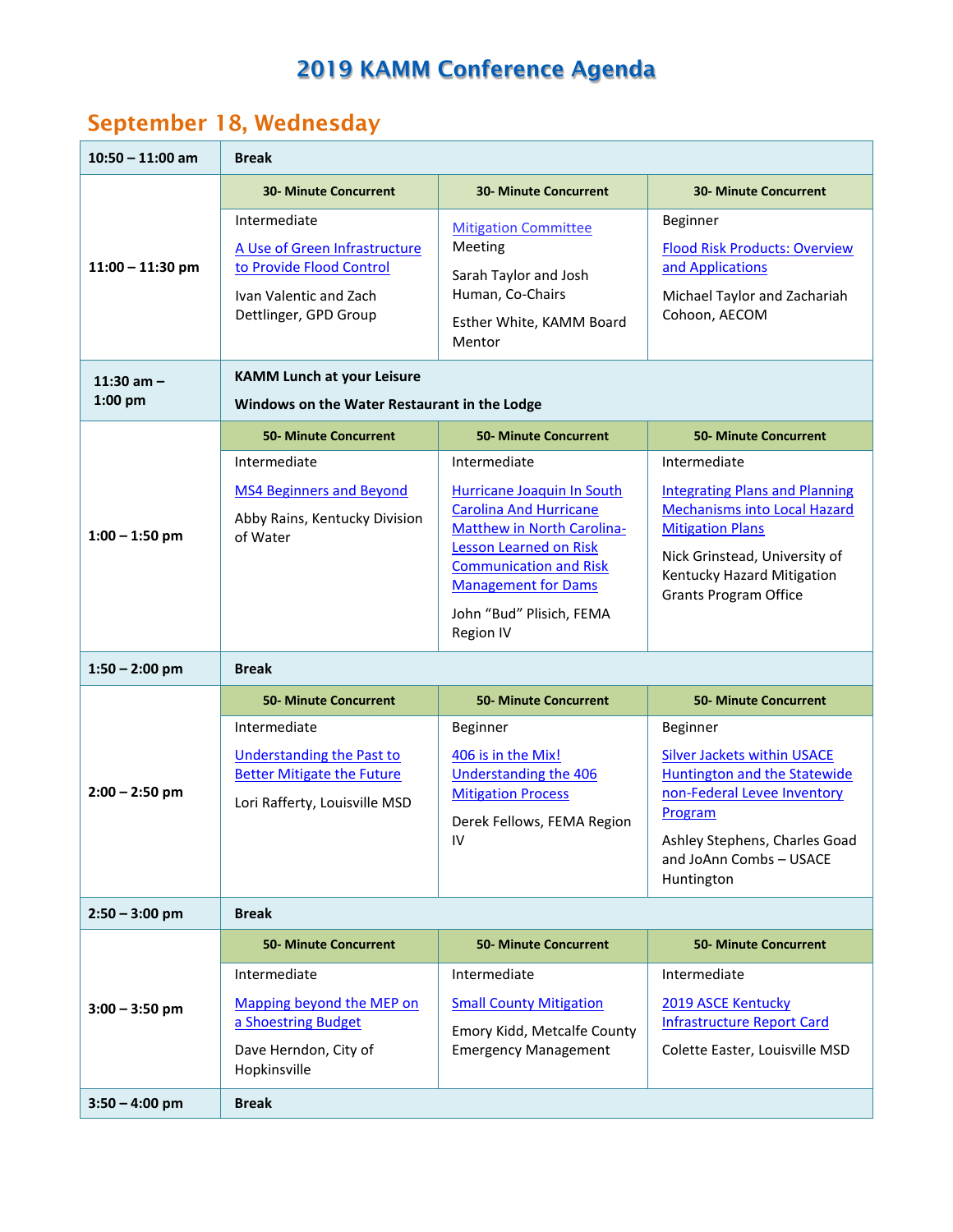|                   | <b>30- Minute Concurrent</b>                                                                                                                                                                          | <b>30- Minute Concurrent</b>                                                                                                                   | <b>30- Minute Concurrent</b>                                                                                                                                              |
|-------------------|-------------------------------------------------------------------------------------------------------------------------------------------------------------------------------------------------------|------------------------------------------------------------------------------------------------------------------------------------------------|---------------------------------------------------------------------------------------------------------------------------------------------------------------------------|
| $4:00 - 4:30$ pm  | Beginner<br>To whom it may concern: We<br>can help! Sincerely, Streams<br>Sarah Taylor, Stantec                                                                                                       | <b>CRS User's Group Committee</b><br>Meeting<br>Lori Rafferty and Cindy<br>Minter, Co-Chairs<br>Christina Groves and Carey<br>Johnson, Mentors | Intermediate<br><b>Geologic Hazard Assessment at</b><br><b>KGS: Research, Project</b><br><b>Updates, and LiDAR</b><br>Matt Crawford, Kentucky<br><b>Geological Survey</b> |
| $4:30 - 5:00$ pm  | <b>Awards Committee Meeting</b><br>Ben Conley and Angela Herndon - Co-Chairs<br><b>Ben Conley, KAMM Board Mentor</b>                                                                                  |                                                                                                                                                |                                                                                                                                                                           |
| By 5:00 pm        | <b>Submit KAMM Board Election Ballot</b>                                                                                                                                                              |                                                                                                                                                |                                                                                                                                                                           |
| $4:30 - 5:30$ pm  | <b>Last Chance!</b><br><b>Check your bids for the Silent Auction</b><br>٠<br><b>Bourbon Pull</b><br>$\bullet$<br><b>KAMM Store Closes</b><br>$\bullet$<br><b>Exhibits/Vendors Closes</b><br>$\bullet$ |                                                                                                                                                |                                                                                                                                                                           |
| $6:00 - 10:00$ pm | For the $15^{th}$ Year - A Noe at the Grill! - Sponsored by Wood.<br><b>Annual Cornhole Tournament</b><br>In front of Conference Center                                                               |                                                                                                                                                |                                                                                                                                                                           |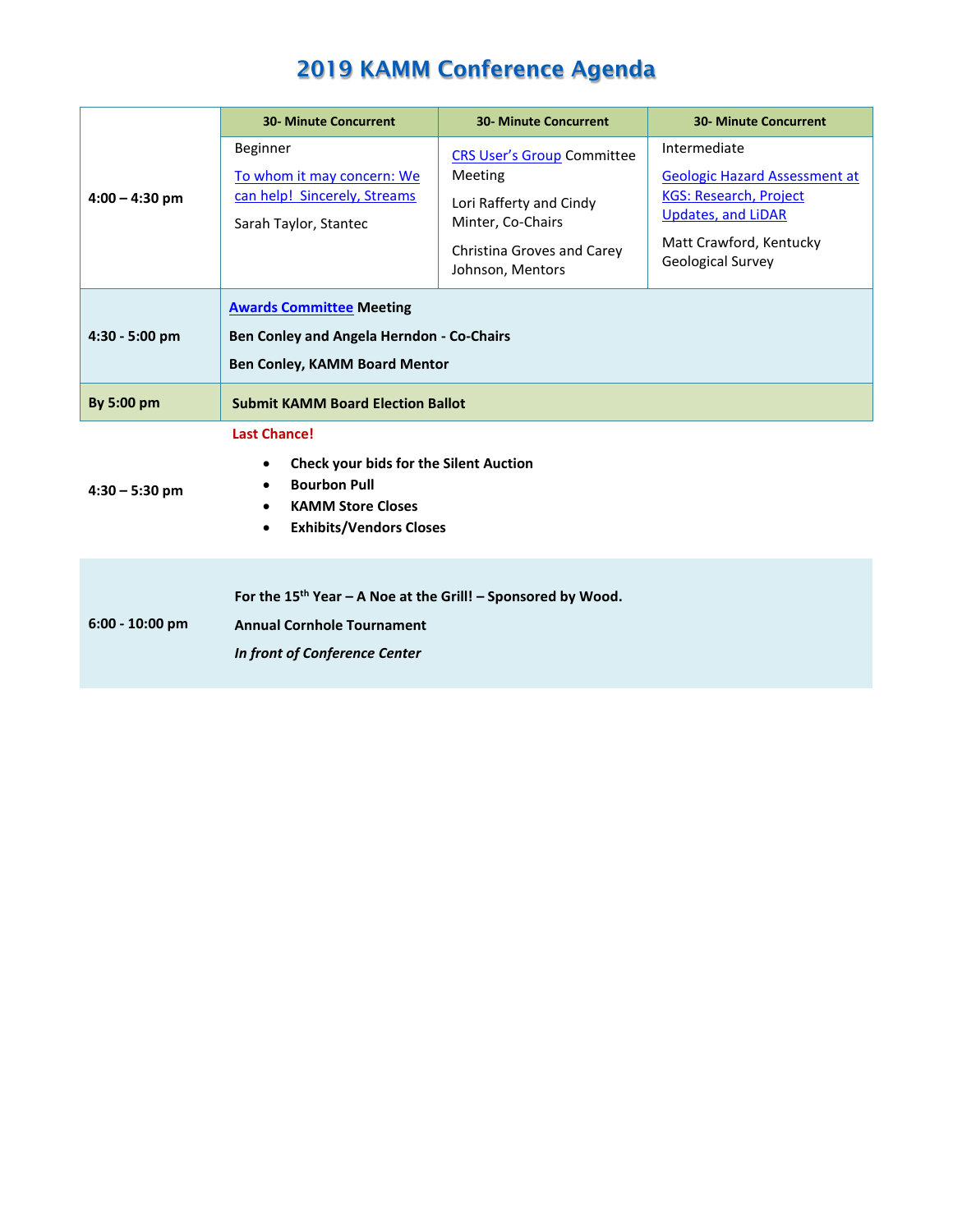#### **September 19, Thursday**

| 7:30 am - noon   | <b>Registration / Help Desk - Conference Center Lobby</b>                                                                                         |  |
|------------------|---------------------------------------------------------------------------------------------------------------------------------------------------|--|
| $7:30$ am        | Continental breakfast provided – Conference Center                                                                                                |  |
| $8:00 - 8:10$ am | Welcome $-$<br>Jimmy Stahl, KAMM Conference Chair<br>Welcome Newly Elected KAMM Board and Regional Representatives                                |  |
| $8:10 - 9:00$ am | Plenary – The New Norm in Kentucky - It's Not the Heat, It's the Humidity<br>Joe Sullivan, Mary Lamm, Andrea Schoettmer and Jonathan Guseman, NWS |  |

**9:00 – 9:15 am Break**

|                    | Track 1<br><b>Get Ready</b>                                                                                                                                                    | <b>Track 2</b><br><b>Get Set</b>                                                                                                                                                                                                                  | Track <sub>3</sub><br>Go!                                                                                                                               |
|--------------------|--------------------------------------------------------------------------------------------------------------------------------------------------------------------------------|---------------------------------------------------------------------------------------------------------------------------------------------------------------------------------------------------------------------------------------------------|---------------------------------------------------------------------------------------------------------------------------------------------------------|
|                    | <b>Cumberland Room</b>                                                                                                                                                         | <b>Ohio Room</b>                                                                                                                                                                                                                                  | <b>Tennessee Room</b>                                                                                                                                   |
|                    | <b>30- Minute Concurrent</b>                                                                                                                                                   | <b>30- Minute Concurrent</b>                                                                                                                                                                                                                      | <b>30- Minute Concurrent</b>                                                                                                                            |
| $9:15 - 9:45$ am   | <b>Emergency Management</b><br><b>Committee Meeting</b><br>Bobby Carpenter and Jason<br>York, Co-Chairs<br>Geni Jo Brawner and Nick<br>Grinstead, KAMM Board<br><b>Mentors</b> | Intermediate<br>One Project at a Time:<br><b>Recovery Resilience</b><br><b>Mitigation</b><br>Jimmy Stahl, GPD Group,<br>Sean Sheffer, Union County<br>Planning Commission and<br>Greg Noel, Union County<br><b>Emergency Management</b><br>Agency | Intermediate<br><b>Fast Tracking the I-69 Ohio</b><br><b>River Crossing NEPA Process</b><br>Marshall Carrier, Kentucky<br><b>Transportation Cabinet</b> |
| $9:45 - 10:00$ am  | <b>Break</b>                                                                                                                                                                   |                                                                                                                                                                                                                                                   |                                                                                                                                                         |
|                    | <b>50- Minute Concurrent</b>                                                                                                                                                   | <b>50- Minute Concurrent</b>                                                                                                                                                                                                                      | <b>50- Minute Concurrent</b>                                                                                                                            |
| $10:00 - 10:50$ am | Intermediate                                                                                                                                                                   | Beginner                                                                                                                                                                                                                                          | Intermediate                                                                                                                                            |
|                    | <b>Developing an Emergency</b><br><b>Flood Incident Action Plan</b><br>(IAP)<br>Bobby Carpenter, KYEM and<br>Jason York, Bath County                                           | <b>Lawn and Gardening Our</b><br>Way to Hell in a Vegetable<br><b>Basket</b><br>Brad Lee, University of<br>Kentucky                                                                                                                               | <b>Engineering Review for No-</b><br><b>Rise/Permit in Special Flood</b><br><b>Hazard Areas</b><br>Yong Sun Jung, Kelly Stolt and<br>Wen Gu, AECOM      |
| $10:50 - 11:00$ am | <b>Break</b>                                                                                                                                                                   |                                                                                                                                                                                                                                                   |                                                                                                                                                         |